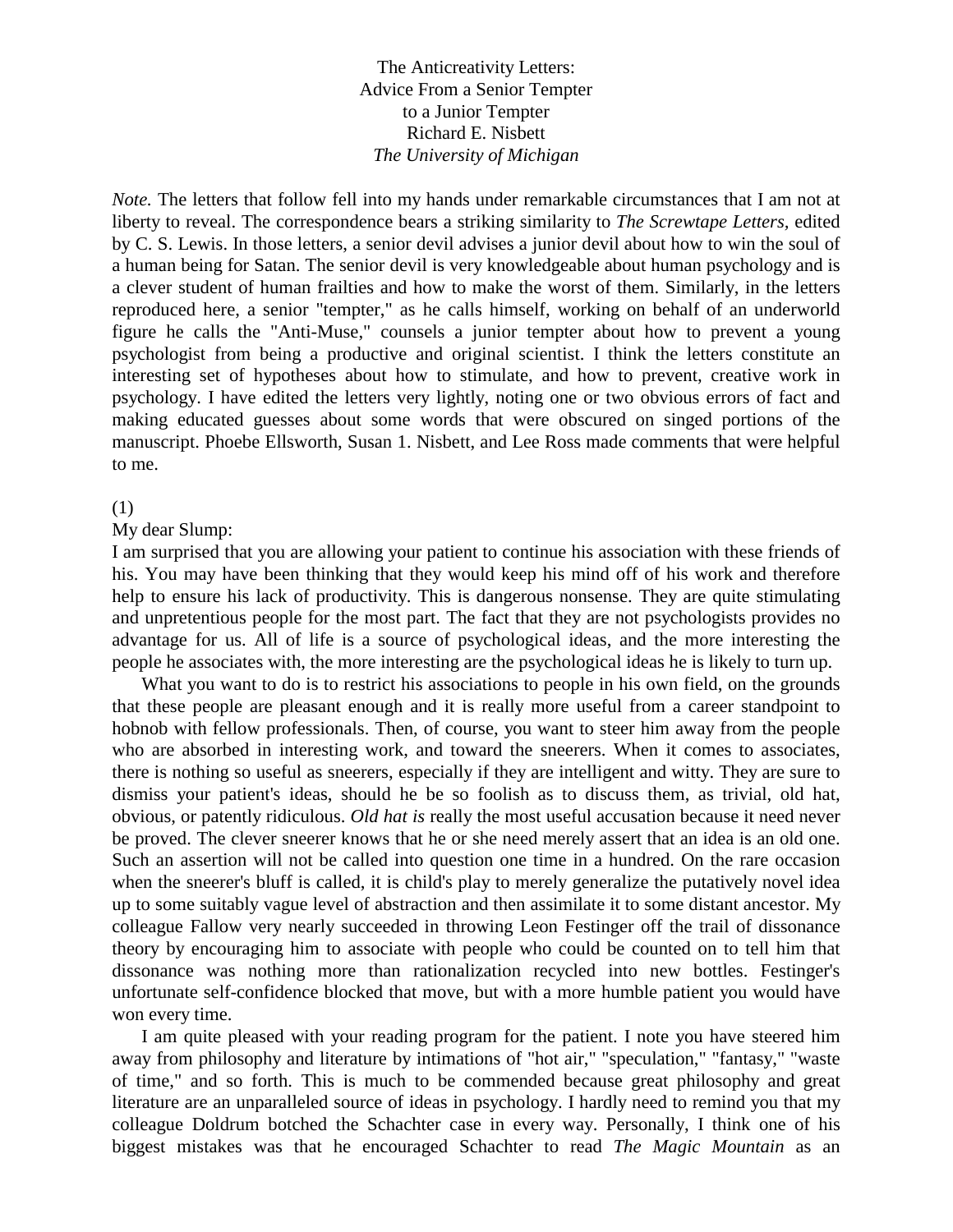adolescent. I think he had some vague idea of steering Schachter toward becoming a mediocre novelist. In any case, Schachter read Mann's description of Hans Castorp's falling in love with Clavdia Chauchat, including the passage pointing out that the palpitations produced by the cold, thin air of the mountains were misinterpreted by Castorp as evidence of his passion. He also allowed Schachter to read Bertrand Russell's observation that an injection of epinephrine, administered by his dentist as a blood clotting agent, had caused him to feel extremely fearful until he recalled that epinephrine produced autonomic arousal. The result is too sordid and notorious to bear repeating.

I am well aware that my story about Doldrum and Schachter bears a superficial similarity to the utterly different case of myself and Daryl Bem. It is perfectly true that I allowed Bem to read the British behaviorist philosopher Ryle, with his statement of the basic notion that beliefs can be inferred from observation of behavior. My action here was quite correct (as the subsequent hearing established beyond a shadow of a doubt). Bem was determined on a career as a physicist. To allow him to read British empiricist philosophers concerned with human behavior seemed a valuable diversion. It could not have been anticipated that he would become a social psychologist. The anti-muse herself stated at the hearing that Bem seemed certain to become a second-rate natural scientist. My conscience, and my record, are clear.

Nevertheless, I will admit to having learned something from the Bem experience. I think it is well to be guided by the motto ' Psychologists who are ignorant of intellectual history are condemned to repeat it in their laboratories." The behaviorists' wonderfully philistine attitude made it easy for us in this respect. The intellectual pretensions of the cognitive psychologists have made it much harder. I think the best one can do with some modern patients is simply to steer them toward the pretentious and the obscurantist in philosophy and literature and away from material with real substance.

Of course, you are quite right to have your patient constantly reading the journals as they arrive in the mail and baying after every article of any conceivable relevance to his interests. Once the habit of following the literature is established, it can easily become a lifelong vice. Few things are more calculated to destroy creativity. Whatever original ideas he might have will slowly become assimilated to what he is reading, so that his work will be at best derivative. Unless he is very energetic, in fact, he can be counted on to give up research altogether on the grounds that he never has any ideas that someone else didn't already have.

His graduate program is your best ally in this respect. Everything about it is geared toward giving him the idea that before you work on an idea, indeed, before you even know what your idea is, you begin reading widely on the general topic of your interest. Then, after you have become suitably knowledgeable, you are allowed to design your own research. Your patient is not likely ever to hear that Kurt Lewin positively forbade his students to keep up with the literature (while encouraging them to read and reread the classics). We have been successful in preventing publication of Lewin's opinions on the matter of reading habits. Really, though, by now I don't think it would matter if they were widely known. The opposite practices are so well entrenched in graduate programs that any student who heard Lewin's opinions would think he was joking or that he was just a silly old codger. And how would they know differently. inasmuch as we have succeeded in preventing almost all students from reading Lewin or indeed almost anyone who is no longer around?!

Your affectionate uncle Snidely

#### (2)

My dear Slump:

Your point is well taken that sneerers can be hard to find these days. I readily grant that your work is made more difficult because of the cultural trend away from competitiveness and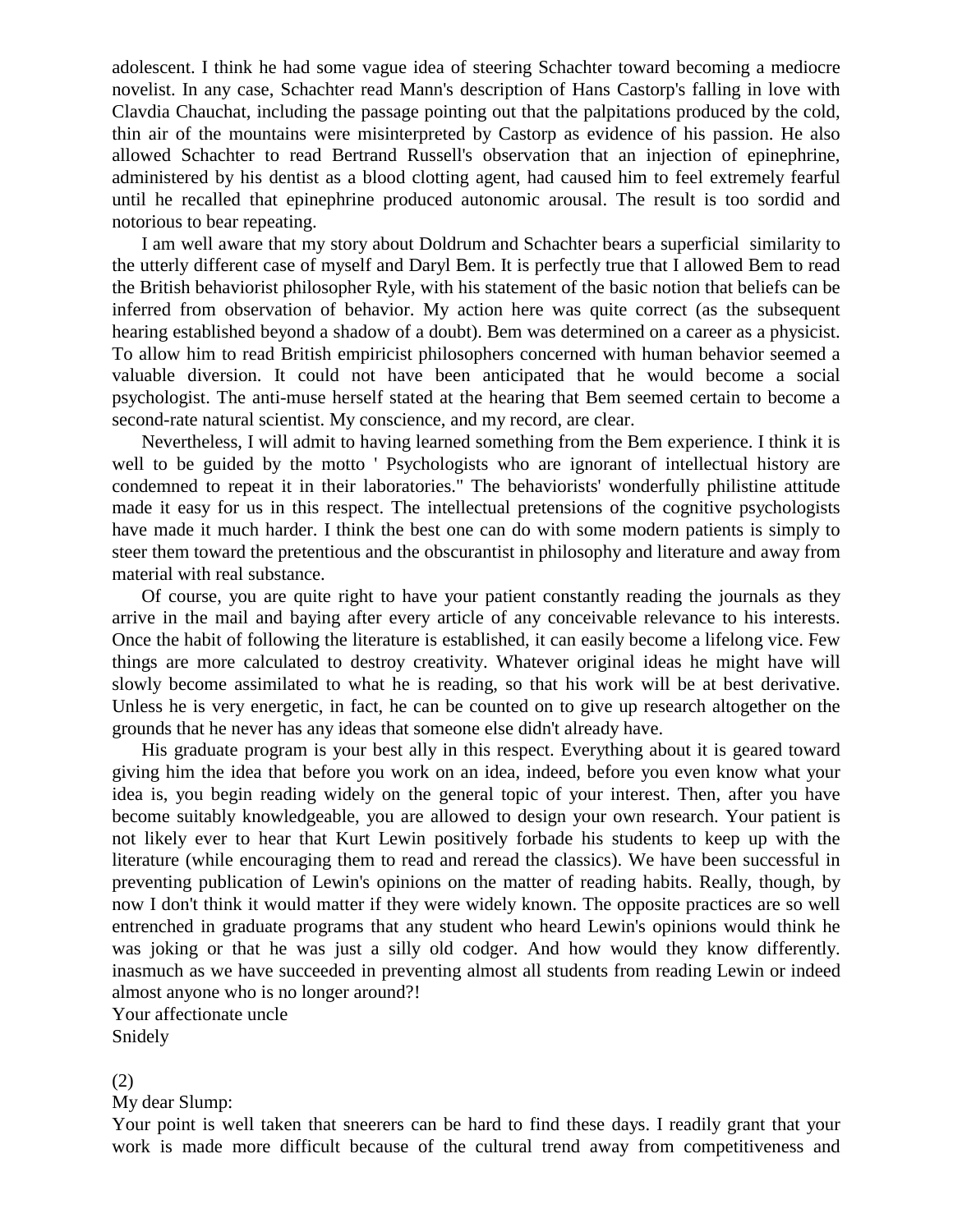superciliousness. I was able to use the culture of the 1950s to create the poisonous atmosphere at that well-known east-coast department that admired such a high fraction of the talented young aspiring psychologists of recent decades. Every student lived in terror of the faculty's critical skills. Each member of the faculty could find six flaws in every design, 12 artifactual explanations for every finding, and 24 predecessors for every alleged original idea. Every student adopted that same stance toward his or her fellows. And, most important, that critical stance became part of the scientific conscience of every student. As a result, hardly one of those talented students has lived up to the early promise shown. Each of them can be counted on to shoot on sight any glimmer of an idea the moment it makes an appearance on the horizon of the mind.

But such an achievement would be hard to duplicate now. In the age of "Have a nice day" you may have to make do with steering your patient toward the most agreeable folks he can find. These people will give him no criticism whatever. Indeed, they will avoid talking about ideas altogether because that might leave someone feeling left out. This is not as destructive as sneering, and it will not prevent real talent from flowering, but it is devastating to the intellectually lazy ones who don't want to work hard anyway.

Your affectionate uncle,

# Snidely

#### (3)

My dear Slump:

I have received a report that your patient now has as his adviser a highly interesting psychologist, a woman who is doing very original and important work, and that he has begun to design research with her. (I had to rely on our field office for this be cause somehow your letters failed to mention this tiny detail. I will have more to say about this both to you and to the divisional secretary. For the time being, a word to the wise: You're better off if I hear it from you.)

This is a severe setback, but all is not lost by any means. If I had a promotion for every graduate student I have rendered incapable of learning from a talented adviser, I would be in contention for the job of the Anti-Muse herself. (That last is, of course, mere exaggeration for effect. There never has been, and never will be, a more talented temptress than Our Mother Below.)

The tried and true ways are best at this difficult juncture. Your most important advantage is that nearly all young graduate students in the social sciences think that learning how to do research is like learning how to write a novel. That is, they think they have to come up with an idea, which they then work on more or less in solitude, with occasional criticism and advice from a professional. That, after all, is the way they functioned with their senior honors theses. (It never occurs to them that custodial care is all that most faculty are willing to give to undergraduates engaged in research.) So they don't realize that a continuation of that apparently grown-up way of functioning will keep them largely ignorant of how to pursue an idea across a series of investigations, in the face of failure, criticism, and a host of unanticipated difficulties.

We know, of course, that learning how to do research is really like learning how to make movies. There are many things to be learned that are quite invisible to the novice, some highly technical, some grand strategic, and some mundane-seeming but crucial. The only way to do this is by working shoulder to shoulder, trustingly, with someone who already knows how to do it. But you have only to encourage the novelist analogy your patient starts with. Then he can be counted on to sit around trying to come up with the Great Psychological Experiment rather than rolling up his sleeves and going to work on the problems that his adviser and her research team are working on.

Should you fail to prevent him from getting started on research, you can fall back on a variety of stratagems. A useful one is to make him highly concerned about whose idea he is working on. Make him feel that anything he does in collaboration with his adviser is just hewing of wood and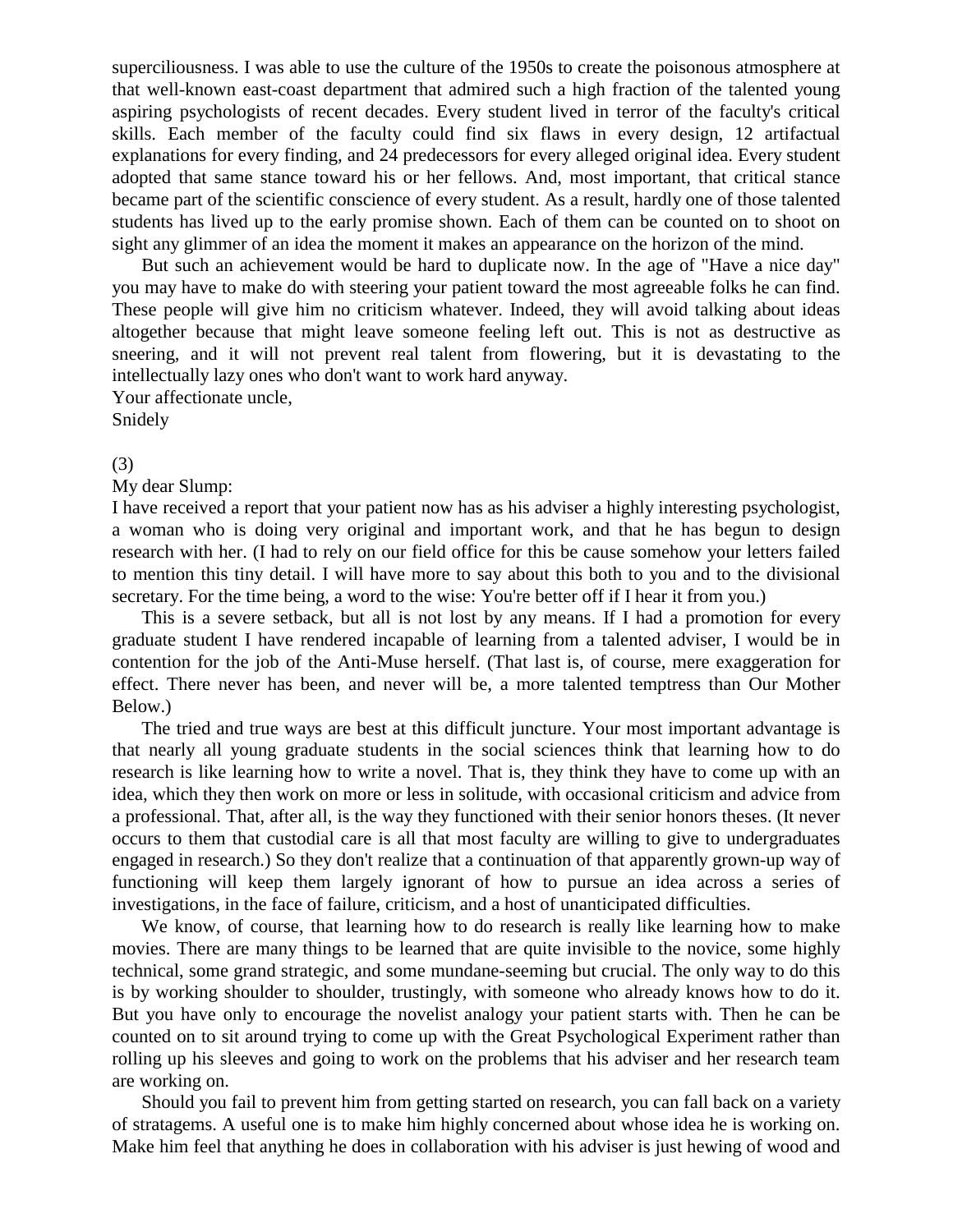drawing of water. He must be prevented from realizing that the idea will become theirs to the extent that he participates enthusiastically in the research and brings his own concerns and intellectual stamp to bear on it.

If you are successful in nipping his collaboration with his adviser in the bud, keep him in his apartment as much as possible, preferably with a pad of paper in front of him. Bertrand Russell wrote in his autobiography that many a time during the writing of *Principia Mathematical* he would start the day with a blank piece of paper in front of him and end the day with the same blank piece of paper in front of him. This is what you want to aim for. Don't let it occur to your patient to put a good book IR front of him so that he can alternately think and read. Sitting down with a book has two effects you want to avoid. First, the book may facilitate his thinking, and second, even if it doesn't, he will at least have done some useful reading by the end of the day. Your affectionate uncle,

Snidely

#### (4)

My dear Slump,

It has been some time since I have been able to follow your case closely. We have had a near miss with some physicists who were on the trail of the Third Force. (It has ended well. They are now doing some quite mundane astrophysical work.) But I regret not keeping in closer touch. I regret even more what you have reported.

Your patient has had a distinguished graduate career. He has worked on several promising lines of work, with several faculty members, and he has conducted a dissertation of some value and originality. It does no good for you to say he was unusually talented. If he had wasted his time in school, I have the strong suspicion you would have taken the credit for that.

There is nothing for it now but to wheel up the artillery for dealing with the first year on the job. On this field we have many advantages. Your patient will be quite miserable, having been torn away from friends and familiar environments and placed in a new situation for which he is inevitably imperfectly prepared. He will be absolutely alive with doubts about himself. What you want to do is to fan these concerns into a veritable conflagration. In a well-managed case, you can have a patient literary spending most of his time worrying about things he can do nothing about.

It is a good idea to have him concerned about his intelligence. Such concerns are worse than useless for him. They will make him less likely to seek out his new colleagues and students for fear they will find him out. Suitably isolated, he will actuary become less intelligent and of

course less productive. We know that intelligence is only one ingredient in productive work and that unusually high intelligence is not at all required for unusually valuable work, but humans assign it a quite unreasonable importance. All but the very most brilliant patients are therefore candidates for constant worry about whether they are smart enough to succeed.

Actually, I have had excellent luck even with the very most manifestly brilliant patients. Remember that such people literally have more to lose than to gain by producing something. They know this, and live in constant fear of doing work that is unworthy of them. No idea, of course, however important, seems obviously valuable or even very sensible in its formative stages. The minute a famously smart young person has an idea, you want to encourage speculation about whether it is really earth shaking if true or really true if earth shaking. The patient will almost never be able to give an affirmative answer to both questions, and incipient research can cut off before it's ever started. Give me a patient with an IQ of 170 and I'll produce mental paralysis by the age of 30 more often than not.

But worries about creativity are the best. Regardless of your patient's real or ascribed intelligence, he is bound to have doubts about his creativity. It is hard to believe, but humans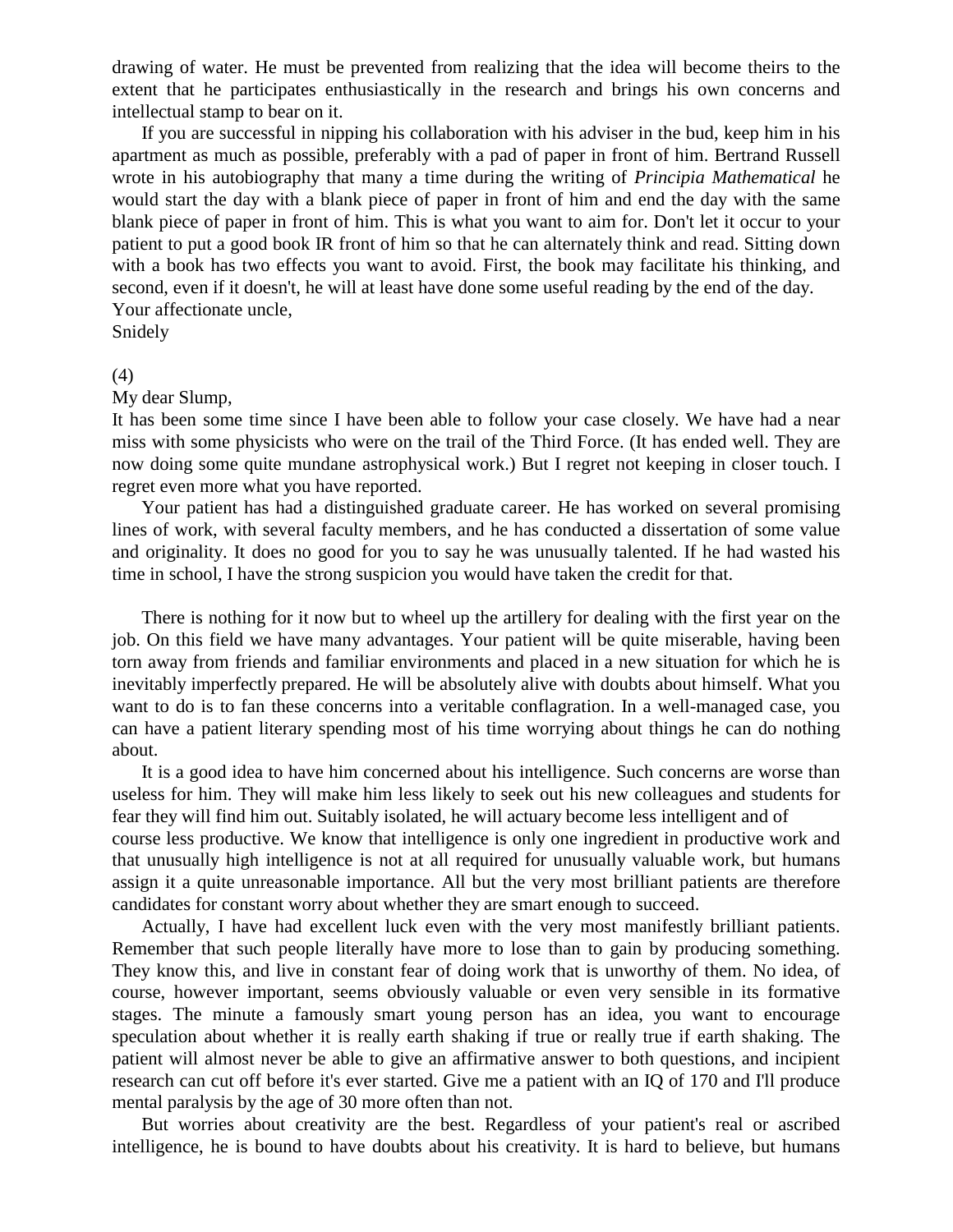actually think there is a *properly* of creativity that one can either "have" or "not have," as opposed to a talent for some field--a love of its content that keeps them thinking about it all the time--organization, and a willingness to work. Because your patient hasn't the foggiest idea what the property of creativity might be or how he would know whether or not he has it, you can keep him constantly searching for signs and flinching at chimeras. And, of course, worries about his creativity will have the same salubrious effect on his work output that worries about his potency will have on his love life.

Should you fail in your efforts to preoccupy your patient with his intelligence or his creativity, you might try the opposite tack and get him to imagine he has talents he does not. It is important to remember how social scientists view the Great Chain of Being. They think that sociologists are on the bottom and mathematicians are on the top. A consequence is that the psychologists are always trying to impress the biologists, the biologists the chemists, and the chemists the physicists. This makes most psychologists into rabid reductionists. They think this is good scientific strategy, but it is really just biologist envy. It is easy to play to this sort of weakness. If your patient has a little mathematical skill, get him absorbed with formalizing his phenomenon before he even has a clear idea what it is. If your patient has an interest in physics, encourage him to theorize by grandiose analogy to natural science models. I might remind you of the success that Pedanthrope had with Richard Nisbett early in his career. He persuaded Nisbett that he was a budding physiological psychologist. This for a man who, in his sophomore biology class, rarely saw anything in his microscope but his own eyelashes and once identified a raisin dropped by a careless student as a hypertrophied earthworm heart!'

Your affectionate uncle,

Snidely

#### (5)

My dear Slump,

I was sorry to hear that your patient, though anxious and unhappy, is busily engaged in research. But you mustn't be discouraged by this. They almost all do it, early on.

What is troubling about your patient is that the research is something that he is genuinely interested in, something that proceeds from long-time concerns and that builds both on the thinking and the research skills that he developed in his research with his major adviser. What you want is to have him working on some trendy topic he has picked up by reading the journals. You want him to see some piece of moderately interesting work, get him to thinking that it is ridden with alternative explanations, and have him redo the experiments with the major purpose of showing that he is cleverer than the original investigators. Research is least dangerous when it is most reactive. If you play your cards right, your patient won't be doing experiments about nature at all but experiments about experiments.

Always remember that Einstein has written that the basic notion of relativity was obvious to him at age 15. If Gorgebinder had had any sense at all he would have kept Einstein at work on electrical phenomena until he retired at that patent office. Relativity theory could have remained for decades a childish speculation of an obscure Viennese scientist.

Closer to your patient's field, I remind you that John Garcia's work on the

## -------------------------------------footnote

---------------------------------------------------

<sup>&#</sup>x27; Naturally, I resent the slur on what I feel are my genuine achievements in the area of physiological psychology. The comments about my performance in biology class are sheer fabrication and raise serious questions about the veridicality of all allegedly factual assertions by Snidely. (Ed.)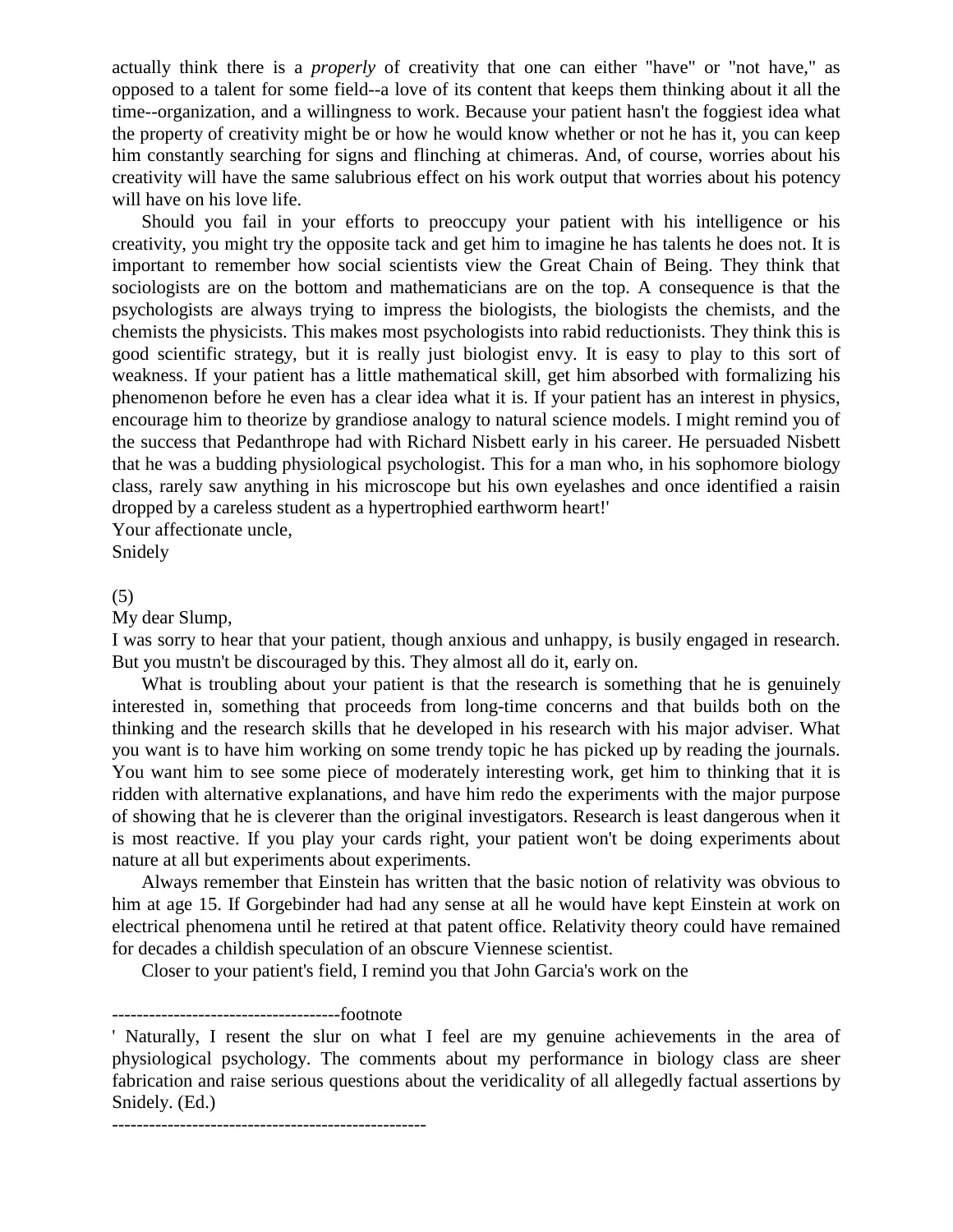neurophysiology of conditioning was based on an experience in childhood that millions of humans have experienced and then harmlessly forgotten. He had a piece of licorice for the first time at the age of 10 and became nauseated from stomach flu a dozen hours later. He ever after avoided licorice. This led him to do the experiments that extended the possible interstimulus conditioning interval from seconds to hours and established forever that organisms are differentially prepared to learn certain associations. I don't mean to slight the great Bilgegarner. He kept almost a whole generation of learning theorists busy as beavers with utter trivia. But only a few more colleagues snickering about "anecdotes" and "introspections" at the right time could have held the line for us with Garcia.

Still, you have to hand it to Bilgegarner. Garcia's manuscripts were kept from publication by editors and reviewers for years on the grounds of rank implausibility of the phenomenon, not to mention multiple artifactual explanations for the experiments. Imagine the magnitude of Bilgegarner's task given that half of the editors and reviewers would have experienced the Garcia phenomenon themselves and would have found it impossible to explain by the contemporary canons of learning theory.

Once you have steered your patient away from research that is meaningful to him and that makes connections with long-established interests, you want to keep him constantly busy. The human who said that idle hands are the devil's workshop never met a modern workaholic. After you have drained most of the pleasure from his research by making it derivative and reactive, you can absolutely suck it dry by makin8 him do it all the time. Of course I don't mean the zealous pursuit of an idea that makes people work joyously and without exhaustion for days and nights on end. I mean the steady drip of seven days a week, 10 or 12 hours a day, regardless of whether he is working on anything of any real interest to him. You want him eventually to wake up every morning viewing his research with all the enthusiasm of a prisoner for the rock pile.

It will help you to achieve this if you understand the relation between grace and worldly success for 16th century Calvinists. The Calvinist believed that salvation was through grace and that no one could know for sure just which humans had grace. On the other hand, all those with grace were blessed with worldly success. Thus worldly success was an indicator at least of salvation, while having some rewards of its own.

There is a direct analogy here for the relation between creativity and sheer production for the modern professional, especially scientific professionals. They know that what counts is creativity and that all creative people are productive in some sense. They also know that it can be hard to tell just what work is genuinely creative. From there it is only a step to get them to focus exclusively on the productivity and to slide into a tacit equation of productivity and creativity. Here you have the academic reward structure massively on your side. Academic decision makers count notably better than they read. We have recently encouraged the rapid promotion and advancement of many psychologists whose work, whatever its value in terms of quality, is wretchedly excessive in terms of numbers of publications. The *ouevre* for most of these people would be better if there existed only a third of it. I don't mean the best third. That would be true of most scientists. I mean a random third. The importance of our success with these people cannot be overestimated. Given the current temper of the times, young people are sure to regard the meteoric rise of these people as having occurred because of their absurd publication lists rather than in spite of them. And they will not be wrong.

I hasten to point out that different times demand different temptations. In my heyday I would have deflected your patient toward work that was socially relevant. I would have had him ignoring what his talents were, what questions he had an intellectual interest in, and what problems were tractable. I would have had him governing his research interests exclusively by calculations about how much human suffering he could alleviate. Many a talented young person of the 1960s is languishing somewhere, having been broken long ago on the wheel of social conscience, courtesy of your uncle. Some of these people could have done important basic work.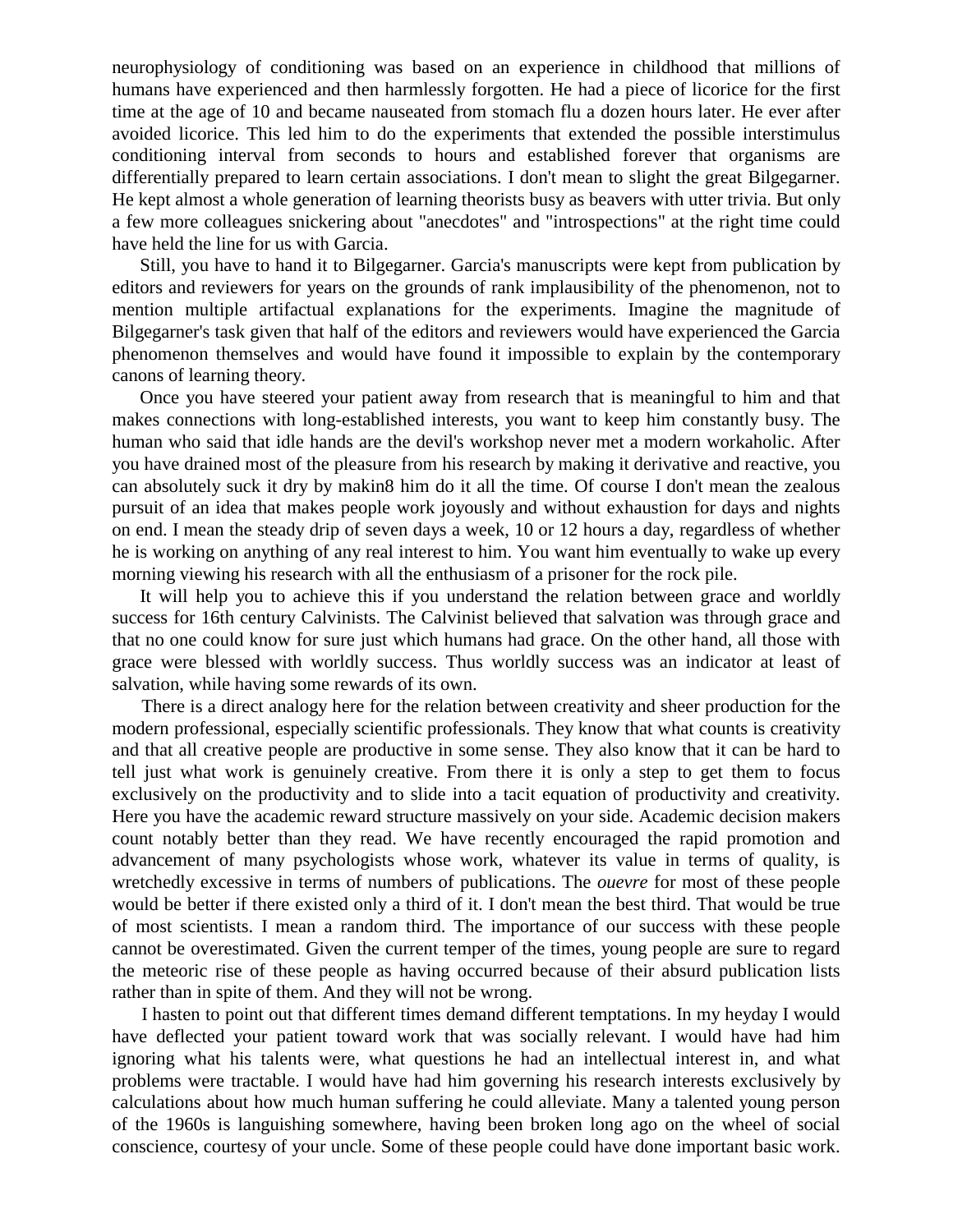To add to that irony, the work would inevitably have had applications. As Lewin said, there is nothing so practical as a good theory.

Scientists have little knowledge about scientific history or they would not be so susceptible to our arguments about social relevance. Euclid had more to do with curing disease than any physician who lived between Galen and Pasteur. This is because geometry made possible the science of optics, which made possible the invention of the microscope, which made possible the germ theory of disease. I am told we actually had some Sophists working on Euclid, trying to lure him into working on leprosy, but the ancient Greeks placed too much value on intellectual curiosity for this to have had much chance of success.

I have digressed to discuss the topic of different strategies for different eras because there is sometimes an undercurrent to your letters implying that I am out of touch with modern culture and that my advice is out-of-date. Your opinion here is as mistaken as it is unwelcome. I think I read the papers as well as you. In the age of Tom Hayden one plays on social conscience. In the age of Ivan Boesky, one invokes capitalism and the spirit of John Calvin.

But back to work. Your patient's work I mean. Ideally, you want your patient working on research all the time, the better to sterilize it for him. But, realistically, even if he is obsessed with work, he can't do research continually. What you want to do is make any other work he does as barren for him as possible. Get him to take the same driven stance toward preparing his courses that he does toward his research. Put him into an endless round of overpreparing his lectures and tracking down minutiae that won't interest his students in the least. When this is done right, little research is accomplished, the teaching gets steadily worse, and the patient is a bitter, burnt-out case by the time he is denied tenure.

But it must be admitted that getting your patient to spend too much time on teaching can be difficult. Teaching is not rewarded by the academy, and your patient knows this unless he is a fool. It may be more profitable to pt him to take the opposite tack and have him avoid teaching as much as possible, and doing it as grudgingly as possible when it is required of him. It is important to remember that teaching in moderation is actually valuable for research. The necessity of explaining one's concerns to others, and of putting them into a broader context, together with the effort to demonstrate why certain topics are interesting, all have the most direct benefits for thinking about research. We have had great success with scientists at the modern research institutes who are relieved of all need for teaching. Most of them are turning out to cease all productive activity within a matter of a few years after arrival.

But the overarching principle here is to prevent the patient from doing things that are intellectually stimulating or pleasurable. After describing Tom Sawyer's famous achievement in getting his friends to whitewash his fence for him, Mark Twain observes that "work is what a body is obliged to do." You want your patient doing only that which he feels obliged to do, thereby thinking of it as work, and regarding everything that is intellectually stimulating as a distraction.

It is particularly important to prevent him from talking with his colleagues. A cup of coffee with a stimulating colleague can be a disaster. It can easily result in a new idea, a new perspective, a new career! And yet it is so easily avoided. Busy, busy. Not today. Nose to the grindstone.

Always remember that few psychologists spend more time just sitting and talking with people than Amos Testy. I am sorry to mention his name. The topic is as painful to me as it is to you. But we can learn much from anecdotal reminders about our worst failures.

I hate to end on a depressing note, but this letter is beginning to be as long as if it had been written by one of our cherished workaholics.

Your affectionate uncle, Snidely